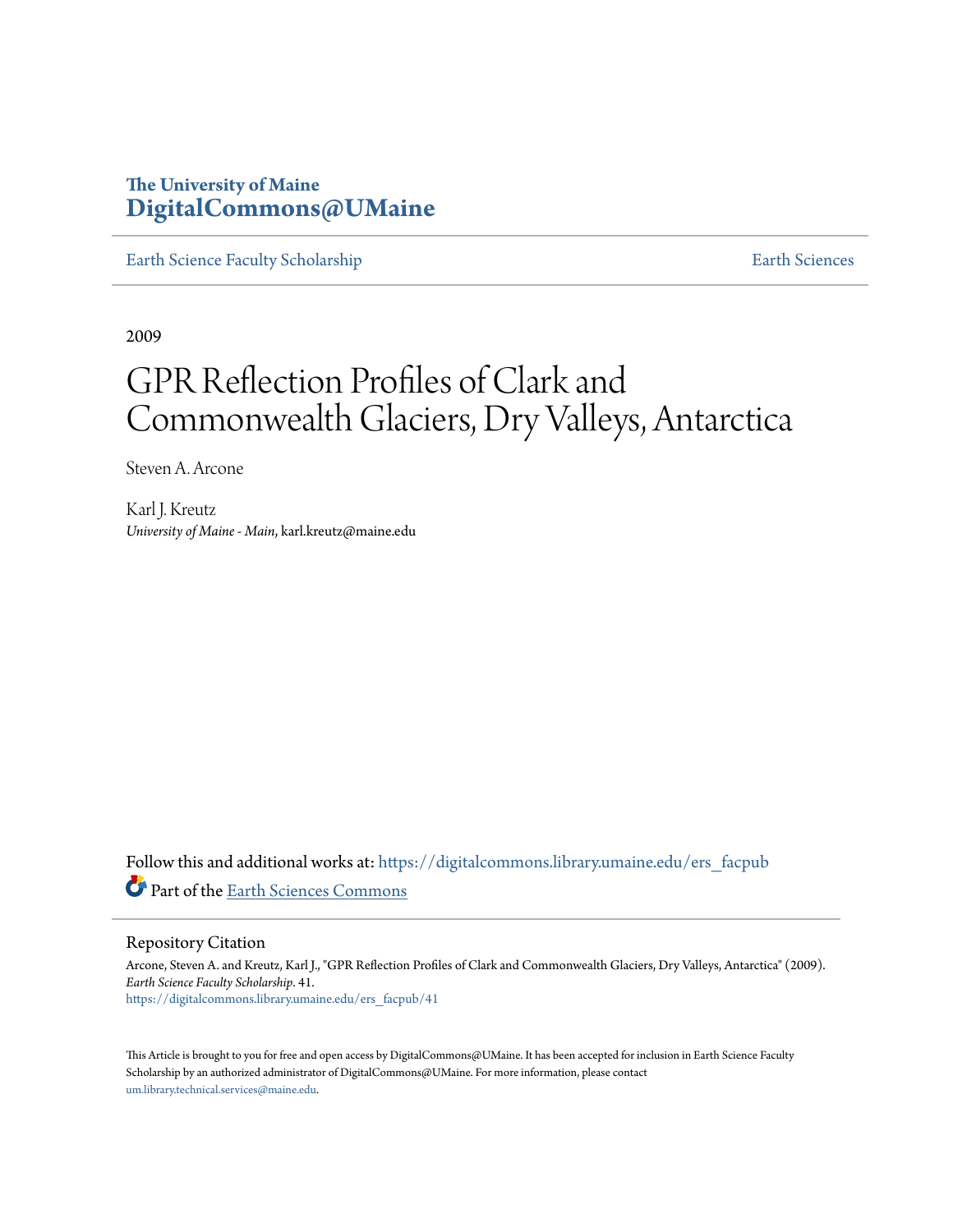# Past and present accumulation rate reconstruction along the Dome Fuji-Kohnen radio-echo sounding profile, **Dronning Maud Land, East Antarctica**

Philippe HUYBRECHTS,<sup>1,2</sup> Oleg RYBAK,<sup>1,3</sup> Daniel STEINHAGE,<sup>2</sup> Frank PATTYN<sup>4</sup>

<sup>1</sup> Earth System Sciences and Departement Geografie, Vrije Universiteit Brussel, Pleinlaan 2, B-1050 Brussels, Belgium E-mail: phuybrec@vub.ac.be

<sup>2</sup>Alfred-Wegener-Institut für Polar- und Meeresforschung, Postfach 120161, D-27515 Bremerhaven, Germany

<sup>3</sup>Scientific Research Centre, Russian Academy of Sciences, Teatralnaya 8-a, 354000 Sochi, Russia

<sup>4</sup>Laboratoire de Glaciologie Polaire, Département des Sciences de la Terre et de l'Environnement,

Université Libre de Bruxelles, B-1050 Brussels, Belgium

ABSTRACT. We used internal ice layers from a radio-echo sounding profile between the Kohnen and Dome Fuji deep drilling sites to infer the spatio-temporal pattern of accumulation rate in this sector of Dronning Maud Land, East Antarctica. Continuous internal reflection horizons can be traced to about half of the ice thickness and have a maximum age of approximately 72.7 ka BP. To infer palaeoaccumulation rates from the dated layers, we derived the thinning functions from a flow calculation with a high-resolution higher-order model of Dronning Maud Land embedded into a three-dimensional thermomechanical model of the Antarctic ice sheet. The method takes into account complex ice-flow dynamics and advection effects that cannot be dealt with using traditional local approaches. We selected seven time intervals over which we determine the average accumulation rate and average surface temperature at the place and time of origin of the layer particles. Our results show lower accumulation rates along eastern parts of the profile for the late Holocene (0-5 ka BP) than are shown by existing maps, which had no surface control points. During the last glacial period we find a substantially lower accumulation rate than predicted by the usual approach linking palaeo-accumulation rates to the condensation temperature above the surface inversion layer. These findings were used to fine-tune the relation between accumulation rate and temperature.

# 1. INTRODUCTION

In Antarctica, the accumulation rate is the primary, and in East Antarctica the only, component in the calculation of the surface mass balance. There is some ablation in particular areas of the East Antarctic ice sheet, mainly due to sublimation from blue-ice fields close to outcropping rocks, but this plays only a minor role in the overall surface mass balance of the ice sheet. Post-depositional redistribution of snow (snowdrift), on the other hand, is an integral component of the net accumulation rate and cannot be distinguished from the local atmospheric snow input from glaciological field data alone. In general, accumulation patterns are not smooth, either in time or in space (Eisen and others, 2008).

Direct measurements of precipitation in Antarctica are carried out at a number of stations dispersed over the continent, including automatic weather stations. Annual accumulation rates can be obtained in situ from stake readings, snow pits and shallow cores (e.g. Oerter and others, 1999, 2000; Frezzotti and others, 2005), or can be derived from ice-penetrating radar profiles (e.g. Rotschky and others, 2004; Spikes and others, 2004). More recently, new methods based on satellite observations have been introduced (e.g. Arthern and others, 2006). Compilations of available accumulation estimates combining different methods have resulted in gridded datasets of the present-day accumulation rate over large parts of Antarctica (Vaughan and others, 1999; Huybrechts and others, 2000; Arthern and others, 2006).

A more challenging task is to estimate the palaeoaccumulation rate. At ice-core drilling sites, past

accumulation rates can be evaluated from established chronologies provided the thinning function (ratio of a layer to its initial thickness) is known. For a spatial coverage, ground- or ice-penetrating radar provides continuous measurements of internal reflections in the near-surface firn layer where ice ages may be up to  $\sim$ 1000 years. Deeper layers can be identified by airborne radio-echo sounding (RES). Internal layers in ice are caused by ice density variations in the upper part of the ice sheet (e.g. Siegert, 2003) and by the enclosure of volcanic ashes and acids (Fujita and others, 1999; Siegert and Fujita, 2001). They can be assumed to be isochronous surfaces. Theoretical aspects of inferring accumulation-rate patterns from such deep layers in ice sheets were discussed by Waddington and others (2007) based on geophysical inverse theory.

The depth of an internal layer contains information about two variables intimately linked to each other: the past accumulation rate and the age of the ice. Neither of these variables can be estimated or calculated independently directly from field data. To separate the age of the ice and the accumulation rate, an additional relation is needed that specifies how the thickness of the original annual layer has changed by both firn densification and strain thinning. If independent dating of a specific layer is carried out (e.g. at a place of intersection with an ice core with established ice chronology), the past accumulation rate can be inferred from the layer-thinning function. This is most often done locally using an approach originally suggested by Dansgaard and Johnsen (1969) (Siegert, 2003; Leysinger Vieli and others, 2004). However, such an approach cannot deal with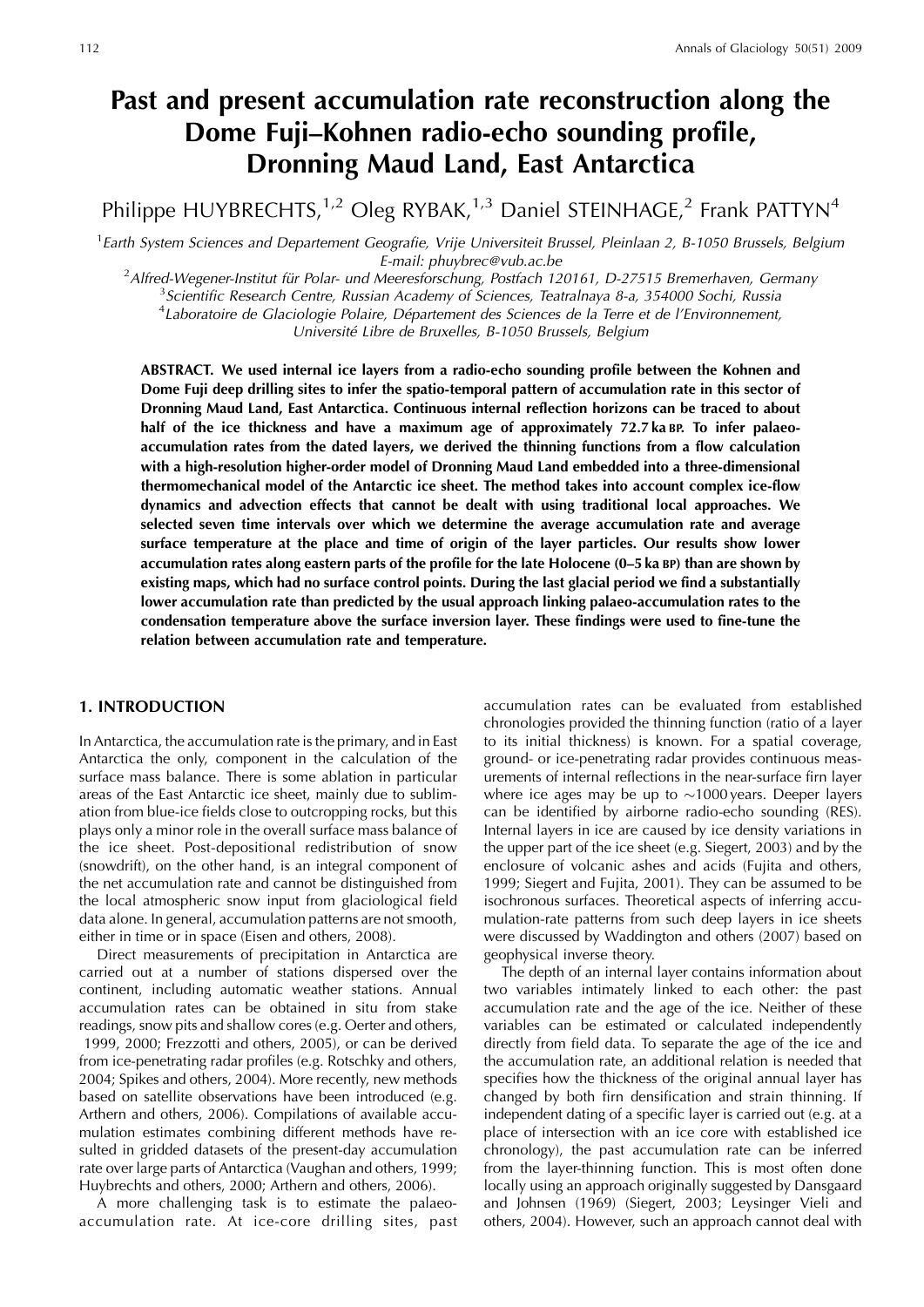the effects of complex flow regimes conditioned by bedrock topography, spatial and temporal variations of flow velocity, and spatial variations of the accumulation rate. In addition, in order to link palaeo-accumulation rates to the present-day accumulation regime, it is often necessary to take into account the effect of horizontal advection and thus to trace the layer particles back to their time and place of deposition.

Our approach to reconstructing the past and present accumulation rate from internal reflection horizons is to derive the strain-thinning function from a flow history calculation with a comprehensive nested high-resolution higher-order ice-flow model applied to eastern Dronning Maud Land, East Antarctica (Huybrechts and others, 2007). The main assumption to make our method work is that the thinning function is determined mainly by ice-dynamic features (bedrock topography, spatio-temporal structure of the ice-flow field) and not by the specific details of the agedepth distribution or temporal variations of the accumulation rate as produced by the ice-flow and mass-balance models themselves. The method of tuning the temperatureaccumulation-rate relation further assumes that the presentday spatial pattern of accumulation rate is preserved in time. The dating of the internal ice layers, on the other hand, is taken directly from the Dome Fuji and eastern Dronning Maud Land ice cores bordering the RES profile under consideration at either end.

# 2. THE RES PROFILE BETWEEN KOHNEN AND **DOME FUJI**

#### 2.1. Field data

Since the mid-1990s the Alfred-Wegener-Institut (AWI) has flown numerous airborne RES profiles in eastern Dronning Maud Land, over an area covering approximately 10<sup>6</sup> km<sup>2</sup> (Steinhage and others, 2001). The survey produced detailed maps of the subglacial topography at spatial resolutions down to a few km. Of interest in this study is the continuous RES profile of  $\sim$ 1300 km length connecting the ice-core drilling sites of Dome Fuji and Kohnen (Fig. 1). The Kohnen ice core was retrieved under the European Project for Ice Coring in Antarctica (EPICA), and is also known as 'EDML' (EPICA Dronning Maud Land). The profile between the two ice-core sites approximately follows the crest-like ice divide connecting a point located nearly 25 km west of Kohnen station with Dome Fuji station which is located several km from the apparent dome. Along this profile, internal layers can be traced with confidence to about half the ice thickness, as can the bed topography with only minor interruptions. Moreover, these internal layers can be independently dated from the ice-core chronologies at either end of the profile.

Since the RES profile follows the ice flank, horizontal flow velocities are significant and moreover exhibit a complex pattern dictated by the bed topography and the ice-sheet geometry in this part of Dronning Maud Land. The magnitude of the surface velocity as predicted by the icedynamic model in the nested domain (see further below) is shown in Figure 2. Along the profile, these velocities vary from <0.1 ma<sup>-1</sup> close to Dome Fuji to >2.5 ma<sup>-1</sup> a few hundred km upstream from Kohnen. At Kohnen itself, the model predicts a surface velocity of  $0.73$  m  $a^{-1}$ , close to the observed surface velocity of  $0.76$  m  $a^{-1}$  (Wesche and others, 2007). Likewise, horizontal advection of deeper ice layers in at least the first 400 km of the RES profile upstream from Kohnen should be taken into account to be able to relate the information from these deeper layers to present-day surface characteristics.

#### 2.2. Data preparation

Preparation of the observational data is needed to minimize the influence of unwanted laver features. Original RES measurements contain features that are not relevant to past accumulation rates. In the first place, vertical positions of the layers are contaminated with noise caused by various instrumental errors of measurement. Noisy data make it difficult to trace a particular internal layer (Leysinger Vieli and others, 2004). Secondly, the layering has a wave-like structure due to the ice flow over peaks and depressions of the bedrock. Hindmarsh and others (2006) showed that the isochrones follow bed topography (drape) at long wavelengths of bed undulations and tend to override at short wavelength (less than or equal to one ice thickness), while single mountains deform layers whatever their spatial scale. They also showed that overriding can also occur over bedrock undulations exceeding one ice thickness when the undulation of the topographic feature orthogonal to the ice flow is smaller than or equal to one ice thickness. Besides, the translation of the basal signal to the surface is wavelength-dependent (Gudmundsson, 2003). Clearly, a rather complex topography along our RES profile must have caused many features in the ice-layer stratigraphy that are likely to obscure the use of the layers for our purpose of deriving accumulation rates.

In our approach we scaled the absolute depths of the layers to the ice thickness to obtain relative depths varying from 1 at the bottom of the ice sheet to 0 at the surface. In this way the direct effect of bedrock undulations on the layer geometry is largely, though not completely, removed from the layers. From theoretical considerations, it is known that the extremes of the waves of the internal ice lavers are phase-shifted with respect to extremes of the bedrock relief. Such a phase shift depends on the the layer depth and the undulation wavelength (Gudmundsson, 2003), so a complex pattern of phase shifts is expected. For instance, bedrock undulations with a wavelength more than  $\sim$ 2.5 km will influence both the vertical and horizontal position of the layer. The minimal horizontal shift will therefore be of  $\sim 600 \text{ m}$  (0.25 of the minimal wavelength in topography overridden by the ice flow).

Secondly, we had to fill the gaps in the bedrock profile at sections along the RES profile where internal layers were visible but a clear bedrock echo was missing. These missing sections were filled by projecting the deepest internal layer according to its relative depth in an iterative way. While prone to a degree of circular reasoning, this approach is certainly superior to any other linear or non-linear interpolation that could have been attempted.

Finally the bedrock profile was smoothed with a 20 km running average. This distance appeared to give the best results and is moreover in accord with the 20 km resolution of the surface topography used to calculate surface slopes in the ice-flow calculations. In this way we smoothed out all basal signals less than 20 km wavelength. Light smoothing (as a running average over a distance of  $\sim$ 1 km, i.e. smaller than the Fine Scale Model resolution) was also performed for the individual layers, mainly to remove the observational noise. The final result after normalizing for ice thickness is displayed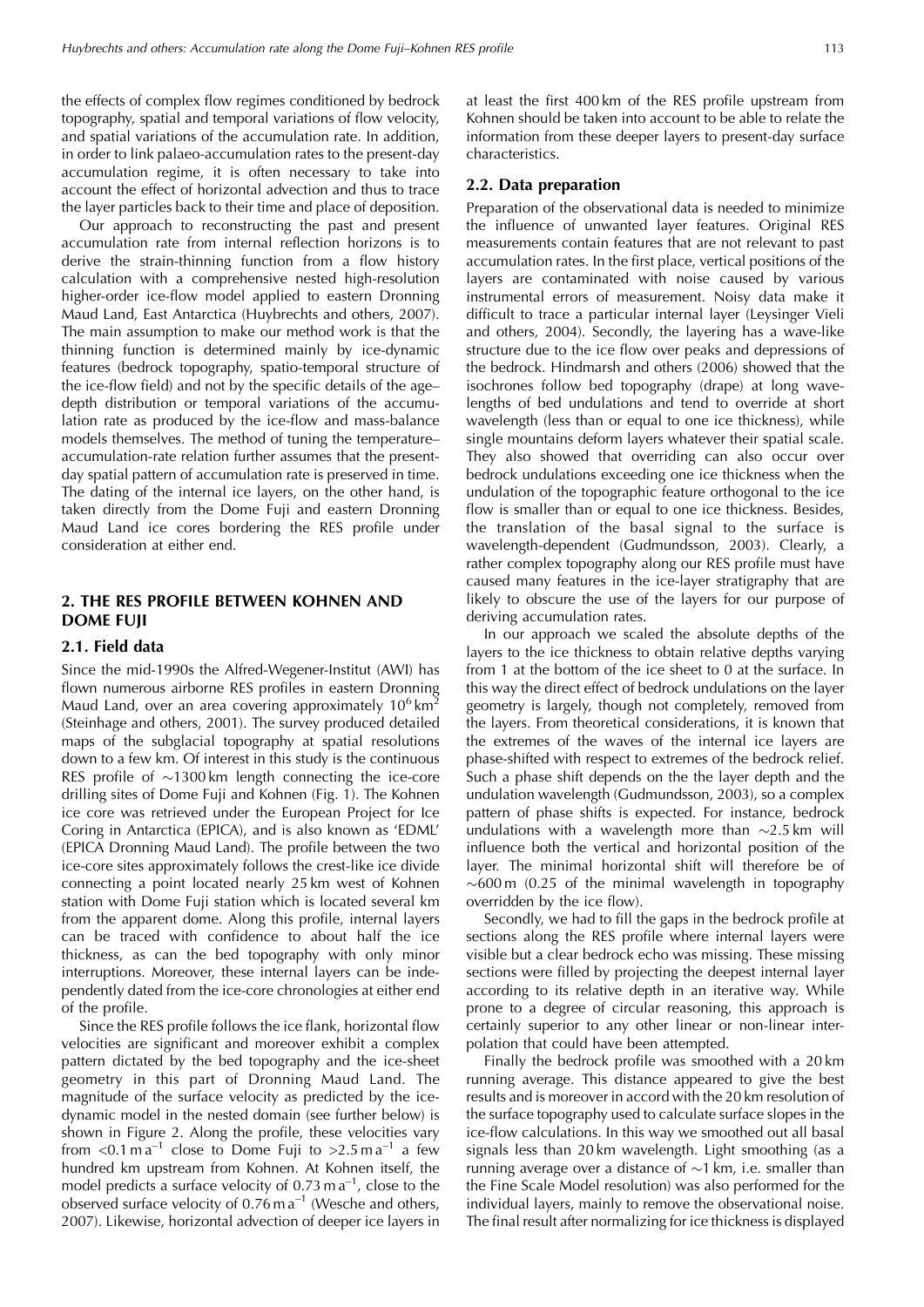

Fig. 1. (a) Location of the domain where the nested model was applied, enclosing the RES profile between Kohnen station and Dome Fuji. (b) Surface elevation (m) in the nested domain. The thick black line shows the RES profile approximately following the main crest, with lozenges marking every 50 km of distance.

in Figure 3b. It shows a layer architecture smoothly varying with respect to relative depth. The remaining features are now believed to represent mainly surface accumulation patterns rather than bedrock topography patterns (although there is some relation between them, as surface depressions and ridges that influence accumulation patterns may be caused by bedrock topography).

# 2.3. Dating the internal layers

To date the internal layers, we simply took the average of the independent datings from the ice cores drilled at each end of our profile. We used the chronology from EPICA Community

Members (2006) for Kohnen, and from Watanabe and others (2003) for Dome Fuji. In general, the dating of the same layers did not differ by more than a few hundred years at either end, except for layer 6 (Table 1). We therefore suspect this layer to have discontinuities, especially since it is located in the brittle ice zone where interpretations may be unreliable. To exclude the unclear segment between  $x = 560$  and  $x = 800$  km along the RES profile, layer 6 was split into two separate layers and dated at one side only. Layer 4 also has numerous interruptions for  $x > 560$  km and therefore is interpreted only for the segment between 0 and 560 km.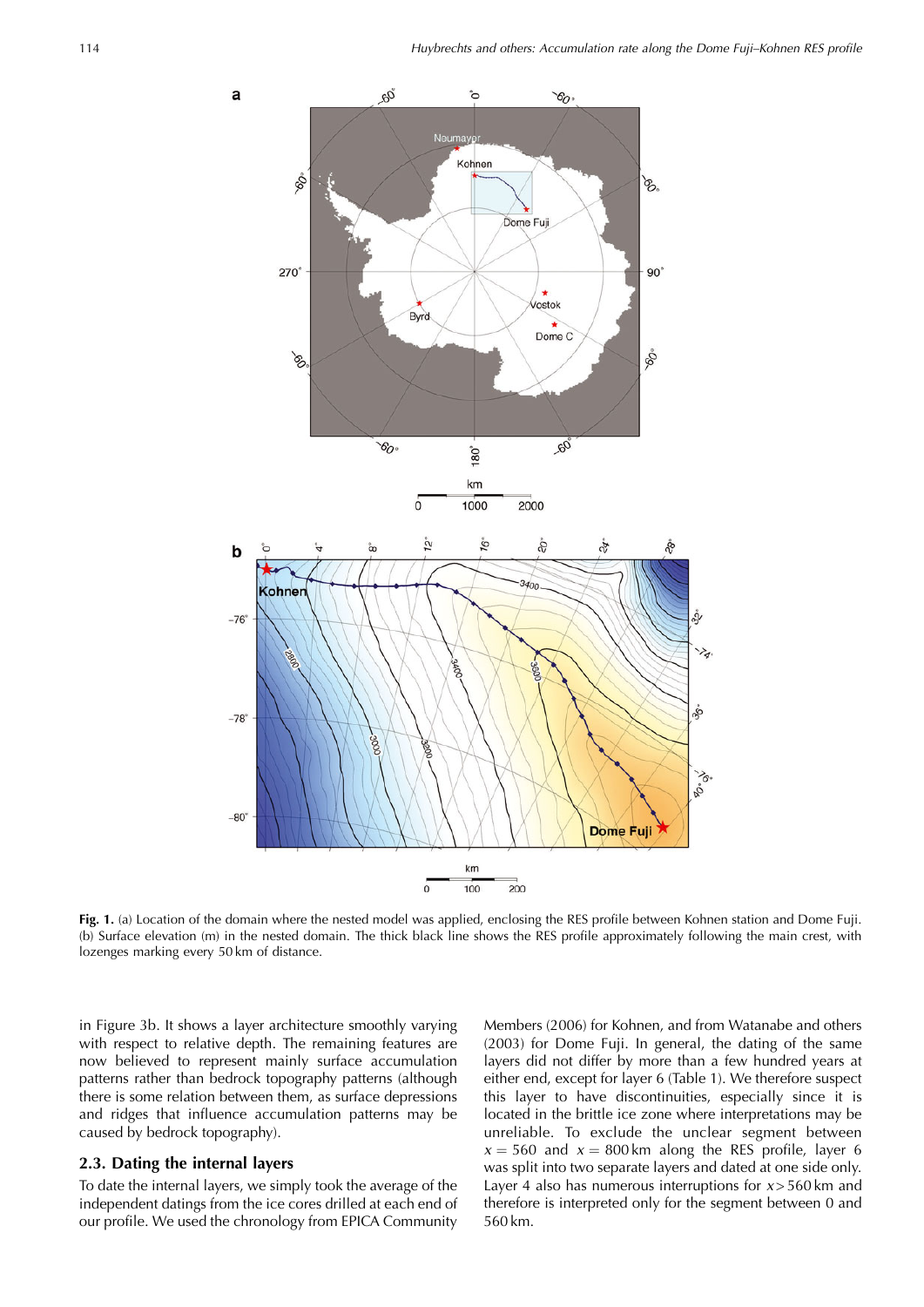

Fig. 2. Modelled surface velocity ( $m a^{-1}$ ) within the nested domain in eastern Dronning Maud Land. The thick black line shows the RES profile with marks every 50 km.

# 3. CALCULATION OF THE ACCUMULATION RATES

The core of our approach consists in the calculation of the thinning function along the RES profile with an ice-dynamic model. Once this function has been established, the original average accumulation rate of a specific layer of certain thickness can be found by integration provided the chronology at the layer interfaces is known. The following relations hold between annual layer thickness  $\lambda(z)$ , ice age  $A(z)$ , accumulation rate  $P_A(z)$  and thinning function  $R(z)$  (e.g. Reeh, 1989; Parrenin and others, 2004):

$$
A(z) = \int_0^z \frac{\mathrm{d}z'}{P_A(z')R(z')} \tag{1}
$$

$$
R(z) = \frac{\lambda(z)}{\lambda_0},\tag{2}
$$

where  $\lambda_0 = P_A(t)$  is the initial annual layer thickness at the surface (or accumulation rate) we want to reconstruct for a certain time interval. Here,  $\lambda_0$  and  $P_A(t)$  are expressed in iceequivalent units, whereas  $\lambda(z)$  is expressed in actual thickness of the annual layer. Hence,  $R(z)$  represents both firn compaction and dynamic strain associated with ice flow and therefore will be larger than unity in the firn compaction layer. This unconventional representation of the thinning function avoids the need to artificially reduce the ice thickness and enables the layer depths to be taken directly from the RES records.

To reconstruct the thinning function, we use the relations given above, but the ice age and time-dependent accumulation history are now provided from an internally consistent calculation within the ice-dynamic model itself. The background of this approach is that the thinning function is determined mainly by ice dynamics and the geometry of the ice flow and is much less sensitive to the details of the temporal variations of the accumulation rate and the exact modelled chronology linked therewith, as was, for example, demonstrated by Parrenin and others (2004). This enables us to use the modelled thinning function to infer the measured distance between two isochrones into an average accumulation rate for any period in the past. As it turns out, the chronology of the internal layers as simulated by the icedynamic model is also very close (to within several thousand years or better) to the inferred dating based on both ice cores (Huybrechts and others, 2007). We consider this to be a good validation of the modelled ice-flow history in the region of interest because the effect of horizontal and



Fig. 3. Internal layer structure along the RES profile. (a) Absolute depths of the internal layers from the RES field observations; surface and bedrock elevation (m) are shown with thick black lines; the reconstructed bedrock elevation is shown with a thin light-green line. (b) Layer geometry after smoothing and transformation to relative depths.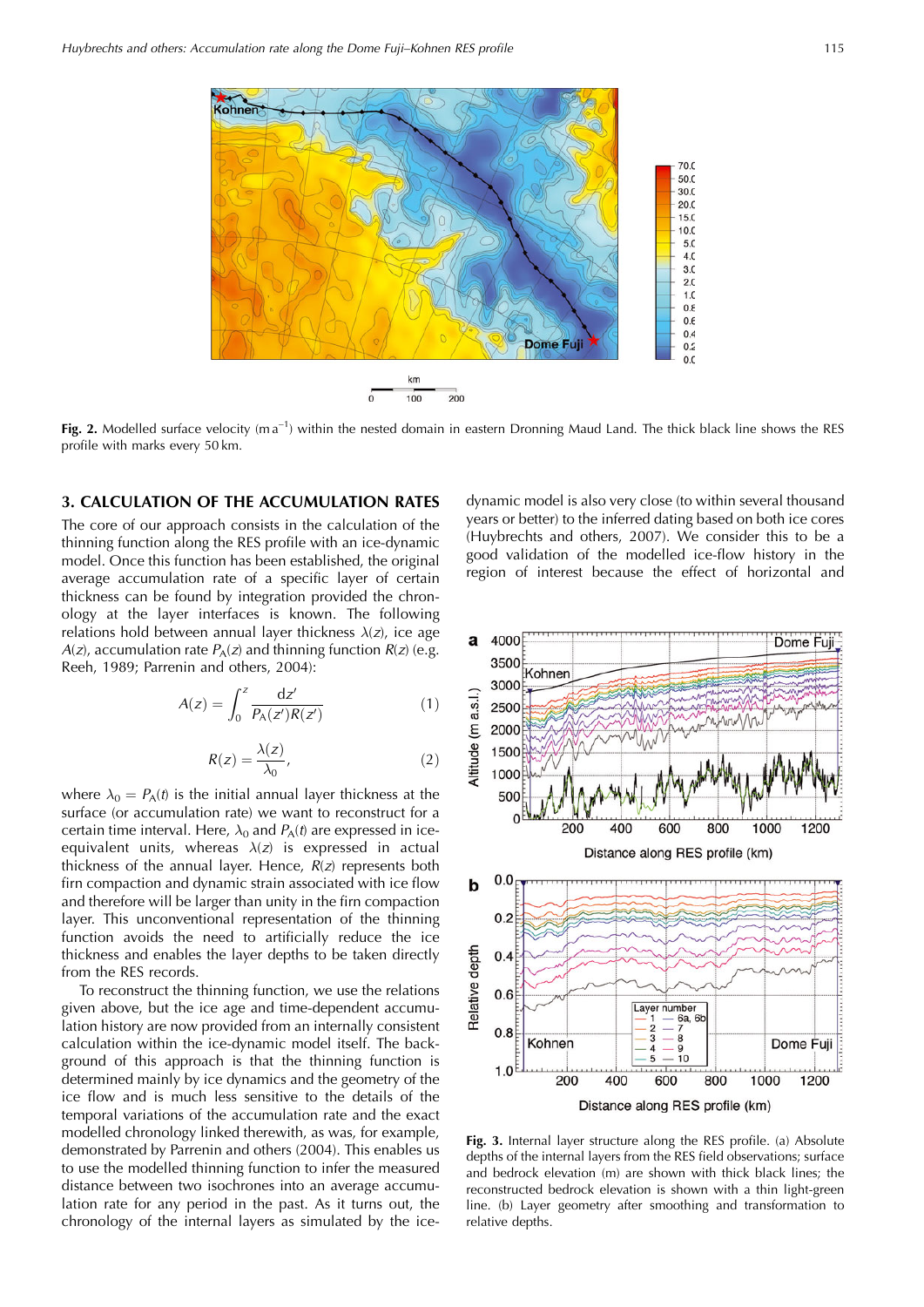Table 1. Dating of the selected internal RES layers was carried out using the independent ice-core dating of EDML (1) (EPICA Community Members, 2006; corresponding depths are given in the relevant column) and (2) ice-flow modelling (Watanabe and others, 2003) at Dome Fuji. Values in column (3) are the average of (1) and (2) rounded to 100 years in accordance with the nestedmodel coupling time-step. Layer 6 is discontinuous between 560 and 800 km and is therefore considered as two separate layers: 6a (10-560 km along RES profile) and 6b (800-1280 km). They were dated only at one side (underlined in the table). Layer 4 has numerous interruptions in the eastern half of the profile

| Layer          | Depth at Kohnen | (1)   | Depth at Dome Fuji | (2)   | (3)   |
|----------------|-----------------|-------|--------------------|-------|-------|
|                | m               | ka BP | m                  | ka BP | ka BP |
| 1              | 353.9           | 4.93  | 171.1              | 5.12  | 5.0   |
| $\overline{2}$ | 499.5           | 7.68  | 251.5              | 8.04  | 7.9   |
| 3              | 618.2           | 10.19 | 315.9              | 10.40 | 10.3  |
| 4              | 658.9           | 11.09 | 342.9              | 11.28 | 11.2  |
| 5              | 741.8           | 13.07 | 388.8              | 13.19 | 13.1  |
| 6a             | 802.8           | 14.69 |                    |       | 14.7  |
| 6b             |                 |       | 443.7              | 15.75 | 15.8  |
| 7              | 1080.5          | 25.55 | 584.8              | 25.38 | 25.5  |
| 8              | 1324.9          | 38.47 | 748.2              | 37.44 | 38.0  |
| 9              | 1518.8          | 49.72 | 890.8              | 47.76 | 48.7  |
| 10             | 1885.4          | 73.90 | 1170.5             | 71.56 | 72.7  |

vertical advection of individual layer particles has been captured well. We use this feature to relate accumulation rates inferred for different time periods to the same location on the surface of the ice sheet, thereby correcting for the effect of horizontal advection of the deeper layers with respect to shallower layers.

The nested ice-dynamic model consists of two components which respectively provide the large-scale evolution of the whole Antarctic ice sheet and the details of the local flow history within the nested domain (Huybrechts and others, 2007). The Large Scale Model (LSM) is a comprehensive three-dimensional (3-D) thermomechanical model run on a 20km grid with 30 layers in the vertical (Huybrechts, 2002). It provides boundary conditions for the Fine Scale Model (FSM), which considers higher-order stress gradients in the force balance and is implemented over an area of  $960 \times 640$  km in eastern Dronning Maud Land at a horizontal resolution of 2.5 km and 101 equally spaced layers in the vertical. All prognostic calculations take place in the LSM. The main output of the FSM is the diagnostic 3-D velocity field in the nested domain as a function of time. The initial field of accumulation rate used in the nested model is based on the Giovinetto and Zwally (2000) compilation used in Huybrechts and others (2000), and updated with data obtained from shallow ice cores during the EPICA presite surveys (Oerter and others, 1999, 2000; Rotschky and others, 2007).

The procedure to derive the thinning function  $R(z)$  along the RES profile is identical to that described in Huybrechts and others (2007), to which the interested reader is referred for more details. In short, the regional ice-flow history is obtained from a forward experiment with the nested model over several glacial cycles forced by climatic data from icecore and oceanic sediment records. Subsequently the 3-D velocity field obtained by the FSM is used in a Lagrangian back-tracing routine to reconstruct particle trajectories along



Fig. 4. Examples of model-derived thinning functions for every 100 km along the RES profile. The vertical axis is for relative (real) depth. The thinning function is cut off for a value of 1.5 in the firn layer and not shown for relative depths below 0.7.

the RES profile to their place and time of deposition. Initially, ice particles were placed in the vertical at every 0.1% of iceequivalent thickness in locations spaced 25 km apart along the RES profile in the region with relatively high horizontal flow velocities (0-350 km) and for every 50 km further along the RES profile. The procedure directly yields the depth-age distribution, surface conditions at particle origin, and a suite of relevant parameters such as initial layer thickness. The strain-thinning function is straightforwardly derived from the latter parameter. Finally, a correction is made for firn compaction in the upper 180 m by fitting a relation for firn density  $\rho(z)$  to the observed density profile of the B32 core (H. Oerter and F. Wilhelms, http://doi.pangaea.de/10.1594/ PANGAEA.58815) obtained by dielectric profiling (Wilhelms, 2005):

$$
\rho(z) = \rho_0 - (\rho_0 - \rho_{\text{sur}} + \rho_{\text{c}}) \exp(az) + \rho_{\text{c}},
$$
 (3)

where  $\rho_0 = 910 \text{ kg m}^{-3}$  is the ice density,  $\rho_{\text{sur}} = 350 \text{ kg m}^{-3}$ is the snow density at the surface,  $a = -0.0212 \text{ m}^{-1}$  and  $\rho_c = 12.329 \,\text{kg m}^{-3}$  is a fitting constant to obtain the constant value for ice density at 180m real depth. The depth z is taken positive downwards.

Examples of thinning functions obtained in this way for locations spaced 100 km apart along the Kohnen-Dome Fuji RES profile are shown in Figure 4.

#### **4. INFERRED ACCUMULATION RATES**

The average palaeo-accumulation rate  $\overline{P}_{A}(z_1, z_2)$  in each individual layer along our RES profile is found from numerical integration of the following expression:

$$
\overline{P}_{A}(z_1, z_2) = \frac{1}{A_2 - A_1} \int_{z_1}^{z_2} \frac{dz'}{R(z')}
$$
 (4)

which can directly be deduced from Equation (1) assuming a linear age profile within a layer. The thinning function  $R(z)$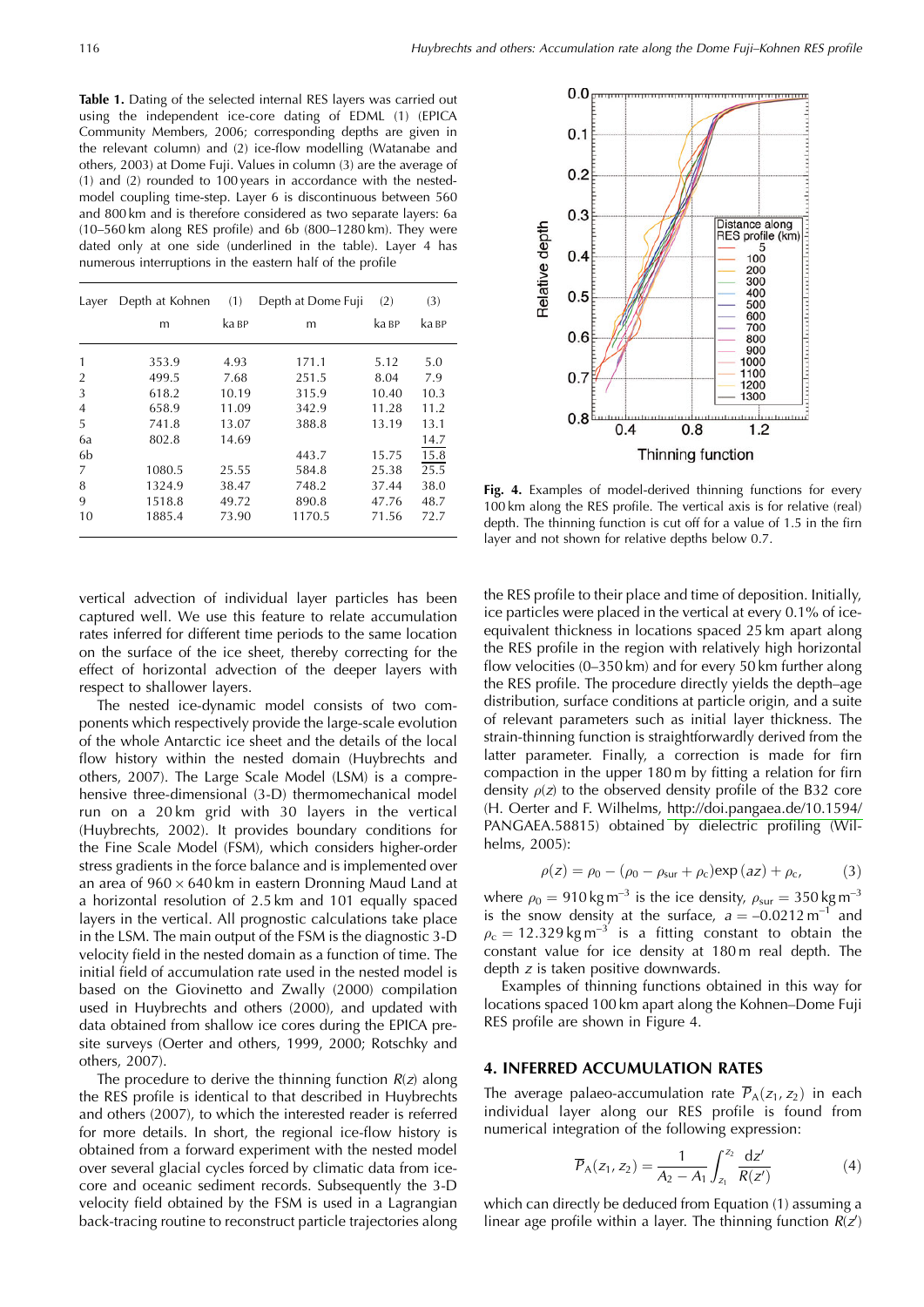

Fig. 5. Derived accumulation rates along the RES profile (cm  $a^{-1}$  of ice equivalent). Layers 11.2–13.1, 13.1–14.7 and 14.7–25.5 ka BP are shown for the undisturbed area 10-560 km, and 13.1-15.8 and 15.8-25.5 ka BP for 800-1280 km.

between the layer boundaries  $z_1$  and  $z_2$  comes from the icedynamic model as described above.  $A_1$  and  $A_2$  are the ages at the respective layer boundaries taken from the established ice-core chronologies.

The inferred average accumulation rates for the different internal layers are shown in Figure 5. The most conspicuous feature is the apparent difference between 'Holocene' (0-13.1 ka BP) and 'glacial' (14.7/15.8-72.7 ka BP) accumulation rates, the latter being a factor 1.5–2 times lower. Also the spatial variability of the interglacial accumulation rates is higher than that of the glacial accumulation rates by about the same factor, i.e. the relative spatial variability for these two groups is similar. In between these two groups of curves is an intermediate accumulation-rate reconstruction characterized by the highest spatial variability. This corresponds to the time period 13.1–14.7 ka BP (blue curve) encompassing the Antarctic Cold Reversal. Particularly remarkable are the inferred accumulation rates close to Kohnen station, which are lower than the interglacial accumulation rates but with much higher spatial variability, whereas further east along the RES profile the inferred accumulation rates take on characteristics more similar to the interglacial accumulation rates.

The inferred accumulation rates obtained here contain spatial variability features on a scale of 20-40 km that appear, moreover, quite constant in time. Such a pattern of spatial variability is confirmed by many studies (e.g. Hamilton, 2004; Eisen and others, 2005; Karlöf and others, 2005; Rotschky and others, 2007) and is often attributed to systematic snow redistribution in accordance with surface micro-relief variability caused in turn by the transfer of bedrock undulations to the surface of the ice sheet.

In Figure 6 we compare the average accumulation rate (in ice equivalent) reconstructed for the period 0-5 ka BP with published large-scale accumulation maps of Antarctica (Vaughan and others, 1999; Huybrechts and others, 2000; Arthern and others, 2006). Assuming that the late-Holocene accumulation rate is close to the present-day distribution, we find a good fit with the accumulation values established for both the Dome Fuji and Kohnen ice-core locations (inferred values of respectively 2.8 and 6.8 cm  $a^{-1}$  compared to the observed values of  $2.7 \text{ cm} \text{ a}^{-1}$  (Watanabe and others, 2003) and  $7.0 \text{ cm} \text{ a}^{-1}$  (Oerter and others, 2000)), but substantially lower accumulation rates between  $x = 600$ 



Fig. 6. A comparison of the derived late-Holocene (0-5 ka BP) accumulation rate with the large-scale published datasets from Vaughan and others (1999), Huybrechts and others (2000) and Arthern and others (2006).

and  $x = 1200$  km in an area where direct measurements are lacking. In particular, the Vaughan and others (1999) distribution systematically overestimates our reconstruction by 30–70% all along the RES profile. Also the inferred accumulation rates obtained in this study exhibit a much larger spatial variability that is absent in the large-scale datasets because of the smoothing and interpolation procedures employed in those datasets.

# 5. IMPROVING THE TEMPERATURE-**ACCUMULATION-RATE RELATION**

The relation between changes in accumulation rate  $P_A$  and changes in mean annual air temperature above the surface inversion layer  $T_1$  (in K) is widely used in ice-sheet modelling to reconstruct palaeo-accumulation rates. It owes its success to the fact that changes in the accumulation rate can be estimated directly from temperature variations obtained from ice cores, without the need to invoke more complicated physical processes. The relation is usually expressed as a modification of the equation based on the original approach suggested by Lorius and others (1985):

$$
P_{A}[T_{I}(t)] = P_{A}[T_{I}(0)] \exp \left\{ 22.47 \left[ \frac{T_{0}}{T_{I}(0)} - \frac{T_{0}}{T_{I}(t)} \right] \right\}
$$

$$
\left\{ \frac{T_{I}(0)}{T_{I}(t)} \right\}^{2} \{ 1 + \beta [T_{I}(t) - T_{I}(0)] \}, \tag{5}
$$

where  $P_A[T_1(t)]$  is the local accumulation rate at time t,  $P_A[T_1(0)]$  is the present-day accumulation rate at the same place,  $T_0 = 273.15 \text{ K}$ ,  $T_1(t) = 0.67 T_5(t) + 88.9$  (in K) is the temperature at the top of the inversion layer at time  $t$ ,  $T_1(0)$  is the same inversion temperature at the present day, and  $T_S(t)$ is the surface temperature at time  $t$ . The factor  $\beta[T_1(t) - T_1(0)]$  takes into account glacial-interglacial changes of the accumulation rate that are not explained by the original formula based on the Clausius-Clapeyron relation. In the surroundings of Dome C  $\beta = 0.035 \pm 0.012$  (EPICA Community Members, 2004). To fine-tune this relation for eastern Dronning Maud Land and establish a value for  $\beta$ , we assume that  $P_A[T_1(0)]$  can be equated with the average late-Holocene accumulation rate inferred from the upper layer of the ice sheet (0–5 ka BP).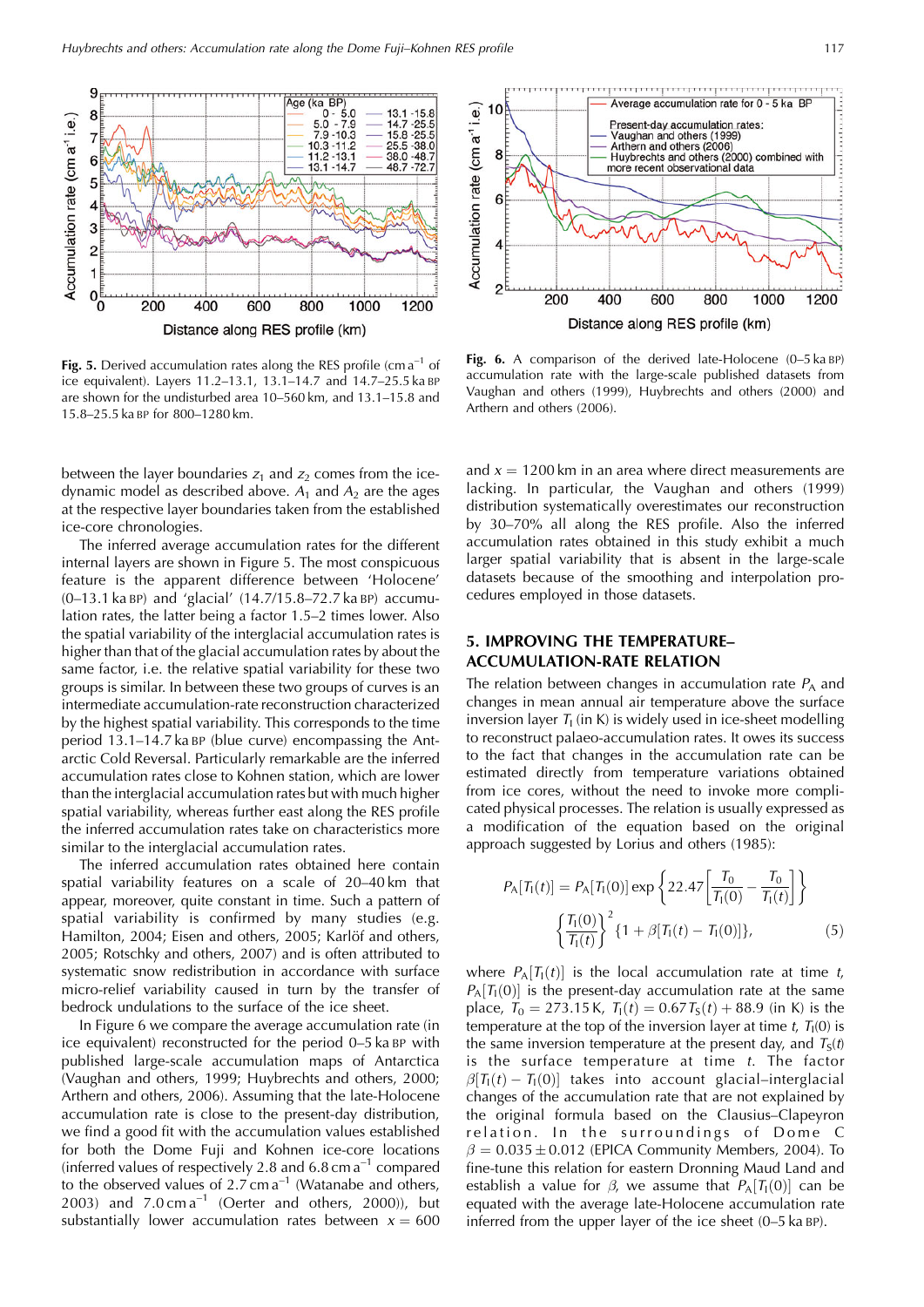

Fig. 7. Ratio of reconstructed accumulation rates (a) and temperatures above the inversion layer (b) for any layer to the corresponding late-Holocene value (0-5 ka BP). These results have been corrected for horizontal advection. The colours refer to the same time intervals as for Figure 5.

To estimate  $\beta$  in Equation (5), we need to evaluate the ratio between the average accumulation rate during a particular time period and the average present-day accumulation rate at the position where the snow was originally deposited. An approximate way to account for the effect of horizontal advection of the ice, i.e. for the effect that accumulation patterns in deeper layers have been transported downstream with respect to their time of deposition, is to introduce a scaling factor  $C$  for each internal layer point in the nested model. This is defined as the present-day ratio between surface accumulation rates at the current horizontal location  $x_i$  of the layer point and the upstream location  $x_i$  where the layer point was originally deposited:

$$
C = P_{A}[T_{1}(0)]_{x_{i}} / P_{A}[T_{1}(0)]_{x_{i}}.
$$
 (6)

We then multiply  $P_A[T_i(t)]_{x_i}$  by the factor C to be able to relate it directly to  $P_A[T_1(0)]_{x_i}$  at the same location along the RES profile. This assumes that the spatial pattern of accumulation is stable in time at distances comparable to the maximum advection distance ( $\sim$ 100 km; see Figs 2 and 5), which seems reasonable. Note, however, that the back-tracing algorithm directly provides the horizontal distance over which deeper layers have been advected, without the need to introduce the factor C. However, since this operation is only performed at discrete locations spaced 25–50 km apart along the radar profile, the use of an interpolated scaling factor C enables us to account for horizontal advection for every internal layer point of the profile in a continuous way.

Figure 7 shows the ratios between the derived palaeoaccumulation rates and the average accumulation rate for



Fig. 8. Estimates of parameter  $\beta$  as 20 km moving averages (red thick lines) with corresponding standard deviations (thin blue lines). (a) 10-560 km along the RES profile (14.7-72.7 ka BP); (b) 800-1280 km (15.8-72.7 ka BP).

the period 0-5 ka BP including the correction for the effect of horizontal advection. To estimate  $\beta$ , we use these ratios and the ratios of present-day and palaeo-temperatures at location  $x_i$  (Fig. 7b) reconstructed from using the  $\delta^{18}O$  record obtained from the Kohnen ice core (EPICA Community Members, 2006) corrected for surface elevation changes simulated by the flow model.

Since the multiplier  $\beta$  is introduced in Equation (5) to scale the glacial-interglacial magnitude of temperature, it is reasonable to carry out its estimations only for the glacial  $(14.9/15.8-73.3 \text{ ka BP})$  period using the period 0-5 ka BP as the interglacial reference. Because of the discontinuity in the original layer 6 (see Table 1), we estimated the average  $\beta$ separately for two segments of the RES profile, namely between 10 and 560 km and between 800 and 1280 km. For every point along the RES profile within these two spatial intervals,  $\beta$  is calculated as a weighted average (i.e. proportional to the duration of the time period between two layer boundaries). A moving average was then applied to  $\beta$  over an interval of 20 km and its standard deviation was calculated.

The result is shown in Figure 8. For the segment between 10 and 560km, closest to Kohnen station, we find an average  $\beta = 0.046 \pm 0.024$ , and for the segment between 800 and 1280 km, closest to Dome Fuji,  $\beta = 0.052 \pm 0.010$ . The large variation in the value of  $\beta$  is due to the fact that the ratios of palaeo-accumulation rates include a component from spatial variability that obviously cannot be explained by a corresponding spatial variability of temperature. It may also indicate that introducing a linear  $\beta$ correction, while being the simplest thing to do, may not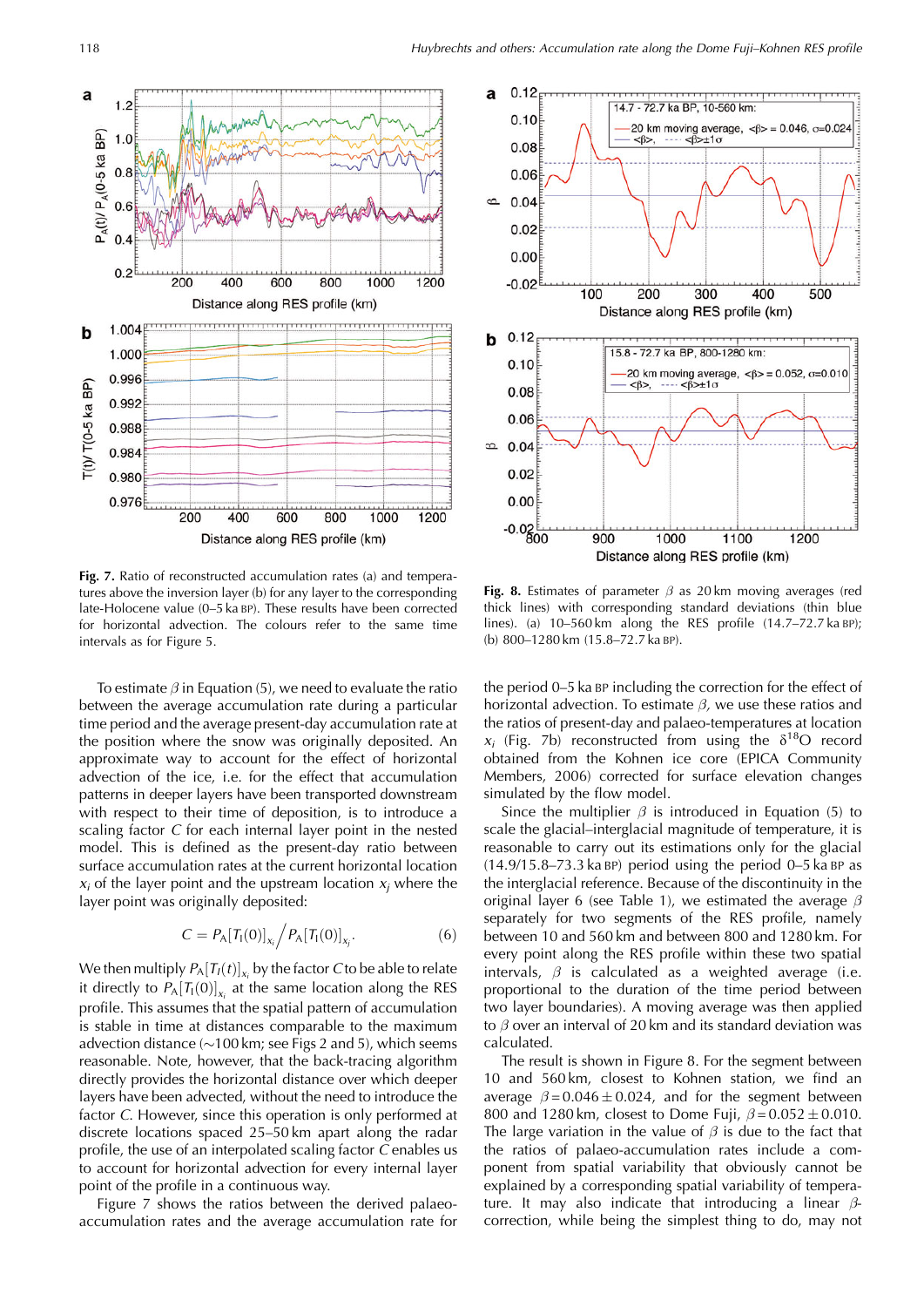capture well all of the processes not described by the dependence of precipitation on the saturation vapour pressure at the top of the surface inversion layer. It therefore makes sense to consider the value of  $\beta$  over a much larger area than the scale of its spatial variability. Clearly, the average values of  $\beta$  around Kohnen are higher than the estimate of  $\beta = 0.035 \pm 0.012$  derived for Dome C (EPICA Community Members, 2004), so the glacial-interglacial contrast is larger than that derived from the temperaturedependent change of the saturation vapour pressure alone. The reason for this difference is not immediately clear. One possible explanation could be a relatively higher influence of synoptical events in the present-day accumulation rate regime in Dronning Maud Land as compared to the surroundings of Dome C, and perhaps a more abrupt reduction of this influence during the last glacial period, but this remains very speculative.

## **6. CONCLUDING REMARKS**

The model experiments discussed in this paper showed how internal reflection horizons can be used to infer current and past accumulation rates over a large distance and how detailed flow modelling can help to estimate the thinning functions required by our approach. The field data are often noisy and contaminated with information that is not relevant to extraction of accumulation rates. Smoothing and averaging procedures are required to prepare datasets and make the results amenable for interpretation. Nevertheless, we have shown that a consistent picture can be distilled. Our main finding is that accumulation rates in central Dronning Maud Land, where surface control points are lacking, are substantially lower than shown in available large-scale gridded datasets. Moreover, the spatial variability of glacial accumulation rates appears much lower than that inferred for the late Holocene. Using inferred palaeo-accumulation rates along our RES profile, we were able to calculate the enhancement factor for the glacial-interglacial contrast in accumulation rates. In the area surrounding Kohnen station, glacial accumulation rates were found to be 25-35% lower than predictions based on the gradient of the saturation vapour pressure above the surface inversion layer.

# **ACKNOWLEDGEMENTS**

We greatly appreciate suggestions and detailed comments by E. Waddington, G. Leysinger Vieli, F. Parrenin and an anonymous reviewer, which led us to significantly improve the manuscript. Part of the work was supported by the Belgian Research Programmes on the Antarctic and on Science for a Sustainable Development (Belgian Federal Science Policy Office) under contracts EV/11/08A (AMICS) and SD/CA/02A (ASPI). This work is a contribution to the European Project for Ice Coring in Antarctica (EPICA), a joint European Science Foundation/European Commission scientific programme, funded by the European Union (EPICA-MIS) and by national contributions from Belgium, Denmark, France, Germany, Italy, the Netherlands, Norway, Sweden, Switzerland and the United Kingdom. The main logistic support was provided by Institut Polaire Français-Emile Victor (IPEV) and Programma Nazionale di Ricerche in Antartide (PNRA) (at Dome C) and the AWI (at Dronning Maud Land). This is EPICA publication No. 215.

# **REFERENCES**

- Arthern, R.J., D.P. Winebrenner and D.G. Vaughan. 2006. Antarctic snow accumulation mapped using polarization of 4.3cm wavelength microwave emission. J. Geophys. Res., 111(D6), D06107. (10.1029/2004JD005667.)
- Dansgaard, W. and S.J. Johnsen. 1969. A flow model and a time scale for the ice core from Camp Century, Greenland. J. Glaciol., 8(53), 215-223.
- Eisen, O., W. Rack, U. Nixdorf and F. Wilhelms. 2005. Characteristics of accumulation around the EPICA deep-drilling site in Dronning Maud Land, Antarctica. Ann. Glaciol., 41, 41-46.
- Eisen, O. and 15 others. 2008. Ground-based measurements of spatial and temporal variability of snow accumulation in East Antarctica. Rev. Geophys., 46(RG2), RG2001. (10.1029/ 2006RG000218.)
- EPICA Community Members. 2004. Eight glacial cycles from an Antarctic ice core. Nature, 429(6992), 623-628.
- EPICA Community Members. 2006. One-to-one coupling of glacial climate variability in Greenland and Antarctica. Nature, 444(7116), 195-198.
- Frezzotti, M. and 13 others. 2005. Spatial and temporal variability of snow accumulation in East Antarctica from traverse data. J. Glaciol., 51(172), 113-124.
- Fujita, S. and 6 others. 1999. Nature of radio-echo layering in the Antarctic ice sheet detected by a two-frequency experiment. J. Geophys. Res., 104(B6), 13,013-13,024.
- Giovinetto, M.B. and H.J. Zwally. 2000. Spatial distribution of net surface accumulation on the Antarctic ice sheet. Ann. Glaciol., 31, 171-178.
- Gudmundsson, G.H. 2003. Transmission of basal variability to a glacier surface. J. Geophys. Res., 108(B5), 2253. (10.1029/ 2002JB0022107.)
- Hamilton, G.S. 2004. Topographic control of regional accumulation rate variability at South Pole and implications for ice-core interpretation. Ann. Glaciol., 39, 214-218.
- Hindmarsh, R.C.A., G.J.M. Leysinger Vieli, M.J. Raymond and G.H. Gudmundsson. 2006. Draping or overriding: the effect of horizontal stress gradients on internal layer architecture in ice sheets. J. Geophys. Res., 111(F2), F02018. (10.1029/ 2005JF000309.)
- Huybrechts, P. 2002. Sea-level changes at the LGM from icedynamic reconstructions of the Greenland and Antarctic ice sheets during the glacial cycles. Quat. Sci. Rev., 21(1-3),  $203 - 231.$
- Huybrechts, P., D. Steinhage, F. Wilhelms and J. Bamber. 2000. Balance velocities and measured properties of the Antarctic ice sheet from a new compilation of gridded data for modelling. Ann. Glaciol., 30, 52-60.
- Huybrechts, P., O. Rybak, F. Pattyn, U. Ruth and D. Steinhage. 2007. Ice thinning, upstream advection, and non-climatic biases for the upper 89% of the EDML ice core from a nested model of the Antarctic ice sheet. Climate Past, 3(4), 577-589.
- Karlöf, L. and 11 others. 2005. Accumulation variability over a small area in east Dronning Maud Land, Antarctica, as determined from shallow firn cores and snow pits: some implications for ice-core records. J. Glaciol., 51(174), 343-352.
- Leysinger Vieli, G.J.M., M.J. Siegert and A.J. Payne. 2004. Reconstructing ice-sheet accumulation rates at ridge B, East Antarctica. Ann. Glaciol., 39, 326-330.
- Lorius, C. and 6 others. 1985. A 150,000-year climatic record from Antarctic ice. Nature, 316(6029), 591-596.
- Oerter, H., W. Graf, F. Wilhelms, A. Minikin and H. Miller. 1999. Accumulation studies on Amundsenisen, Dronning Maud Land, by means of tritium, dielectric profiling and stable-isotope measurements: first results from the 1995–96 and 1996–97 field seasons. Ann. Glaciol., 29, 1-9.
- Oerter, H. and 6 others. 2000. Accumulation rates in Dronning Maud Land, Antarctica, as revealed by dielectric-profiling measurements of shallow firn cores. Ann. Glaciol., 30, 27-34.